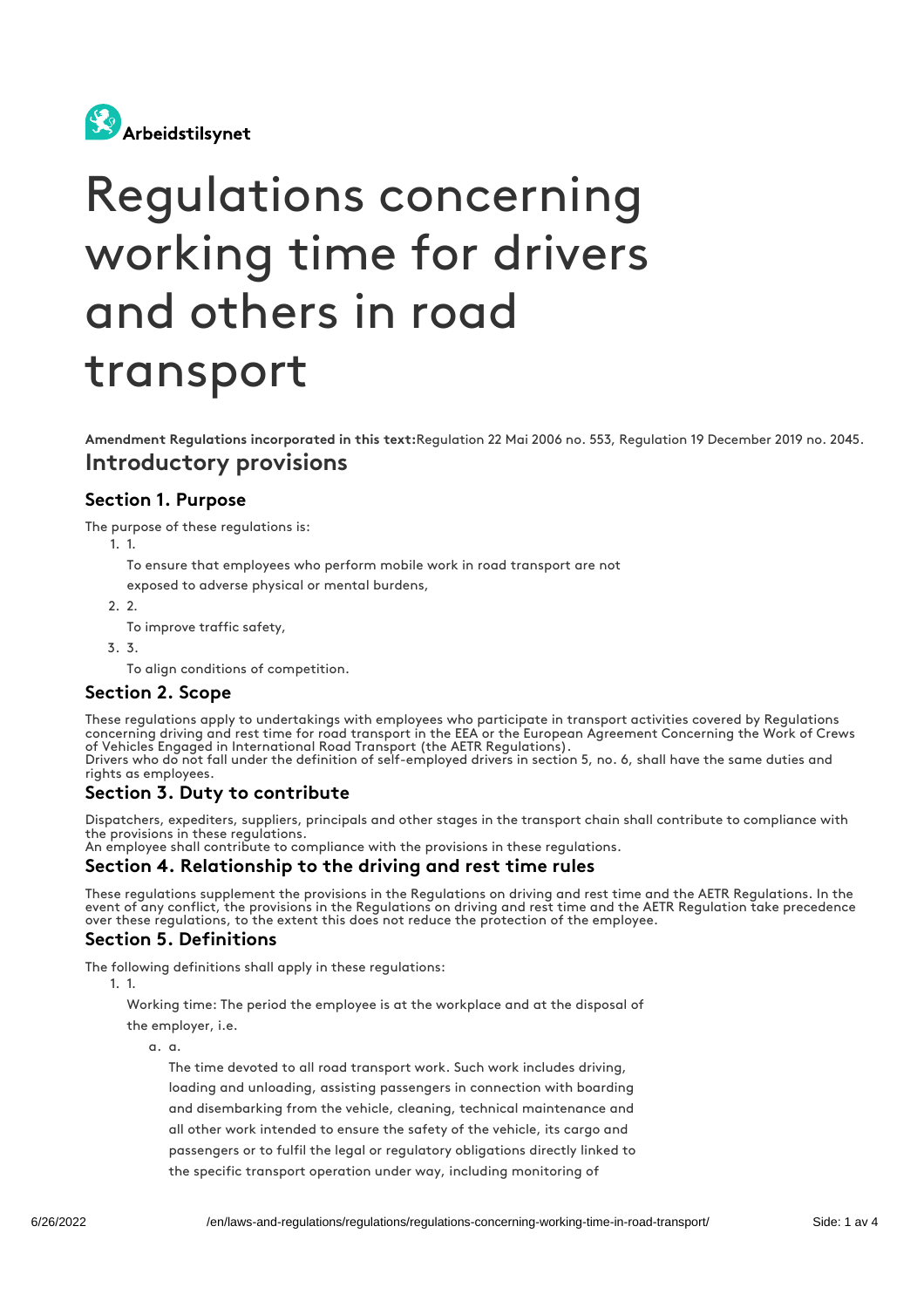loading and unloading, administrative formalities with police, customs, immigration officers etc.

b. b.

The times during which the employee cannot dispose freely of his or her time and is required to be at his or her workstation, ready to perform his or her normal work, and certain tasks associated with the position are being performed. This applies, for example, to periods awaiting loading or unloading where it is not known in advance how long these can be expected to last .

Working time shall not include rest breaks that are mentioned in section 15 and the periods the employee is available as mentioned in item number 2.

- 2. 2.Periods of availability:
	- a. a.

Periods other than breaks and rest time where it is not required that the employee stay at his or her workplace but can be asked to accept driving, continue with driving or accept other work. This includes travel time with a ferry or train when the vehicle is aboard the ferry or train, waiting time at frontiers and waiting time as a result of traffic prohibitions. These periods shall be known to the employee in advance, and the employee shall be aware of how long the employee can be expected to wait.

b. b.

Time spent alongside the driver or on the couchette while the vehicle is in motion when there is more than one employee in the same vehicle.

3. 3.

Total working time: Working time including overtime.

4. 4.

Workstation: All places where work is performed that is related to the transport.

5. 5.

Employee: All employees, including trainees and apprentices, who are part of the travelling staff employed in an undertaking which operates passenger or goods transport on roads for its own account or another's.

6. 6.

Self-employed: All persons who meet the following requirements:

a. a.

Entitled to work for himself or herself without being tied to an employer by an employment contract or other forms of hierarchical employment relationships,

b. b.

Freely able to organise his or her own activities,

c. c.

Has an income that directly depends on the profit from the work and d. d.

Is free to have business relationships with several customers, possibly through cooperating with other self-employed drivers.

7. 7.

Week: The period between 00.00 hours on Monday and 24.00 hours on Sunday.

8. 8.

Night work: Work that is performed in the period between 21.00 hours and 06.00 hours.

## Provisions on working time, rest breaks, night time work, etc.

## Section 6. Recording of working time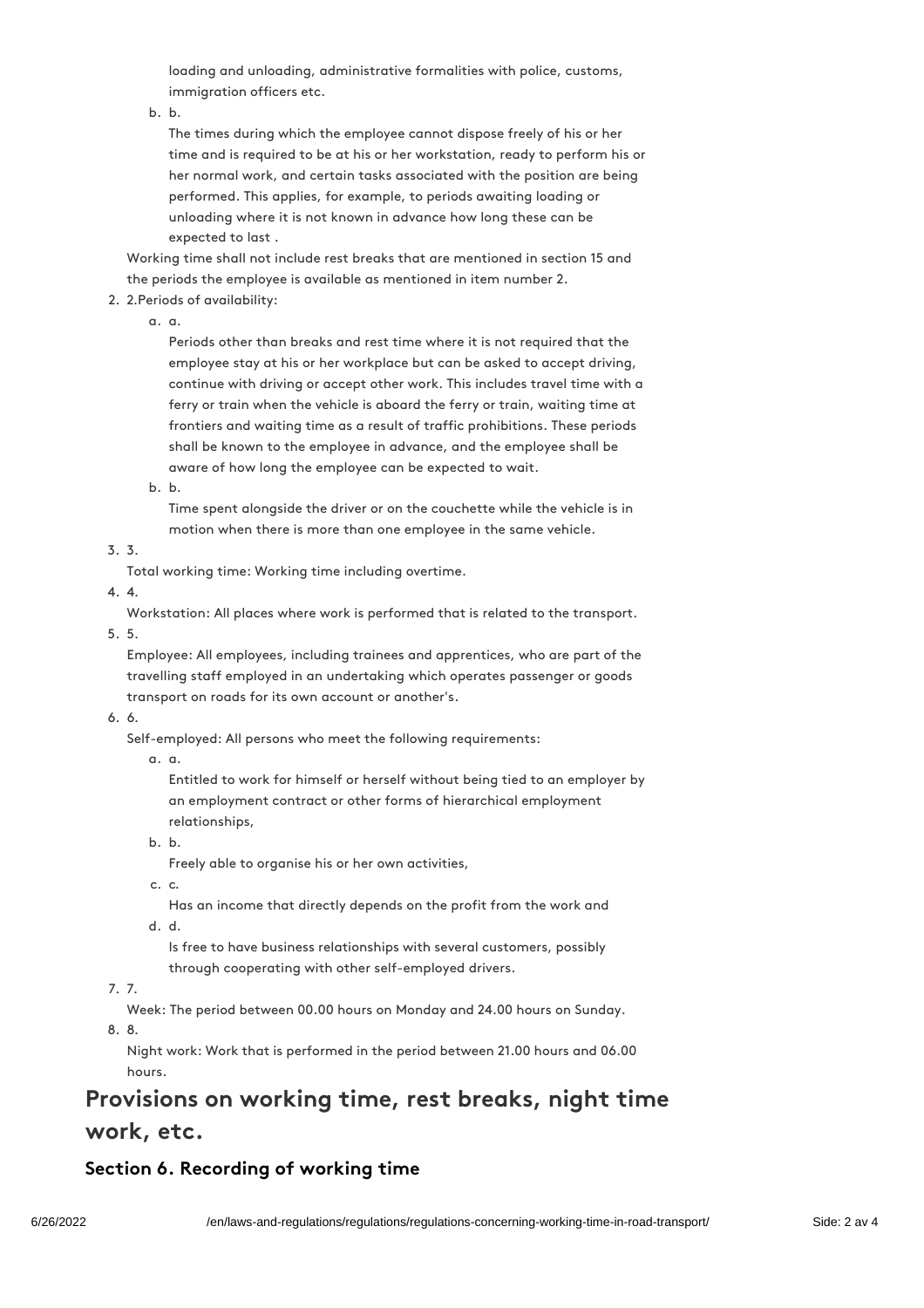An employer shall arrange for the working time of employees to be recorded. The recorded information shall be kept for two years after the end of the working period in question. The Personal Data Act similarly applies to this record.

#### Section 7. Work schedule

If the employees work at different times of the day, a work schedule shall be prepared showing which weeks, days and times an individual employee is to work. The work schedule shall be prepared in cooperation with the employees' representatives. Unless otherwise stated in a collective agreement, the work schedule shall be discussed with the employees' representatives as early as possible and no later than two weeks before being implemented. The work schedule shall be readily available to the employees.

#### Section 8. Normal working time

Normal working time may not exceed nine hours in the course of 24 hours and 40 hours in the course of seven days. Normal working time may not exceed nine hours in the course of 24 hours and 38 hours in the course of seven days for: 1. 1.

24-hour shift work and comparable roster work,

 $2.2$ 

work on two shifts that is regularly conducted on Sundays and holidays, and

comparable roster work that is regularly conducted on Sundays and holidays,

3. 3.

work that means the employee must work at least every third Sunday,

4. 4.

work that is primarily conducted at night.

#### Section 9. Right to reduced working time

An employee who for health, social or other weighty welfare reasons so needs shall have the right to reduction of his or her normal working time if the reduction of working time can be arranged without major inconvenience to the undertaking. When the agreed period of reduced working time is over, an employee is entitled to return to previous working time. Under otherwise identical circumstances, an employee with reduced working time has a preferential right to increase his or her working time when a position becomes available at the undertaking, provided that the position wholly or essentially is assigned the same job duties.

In the event of a dispute regarding a right to reduced working time, the provisions in section 10-13 of the Act relating to working environment, working hours and employment protection, etc. (Working Environment Act) applies.

#### Section 10. Access to average calculation of normal working

#### time

If agreed in writing, the normal working time may be arranged so that in the course of a period not longer than one year the average is as long as prescribed in section 8, but not over 48 hours in the course of seven days and not over nine hours in the course of 24 hours.

For an undertaking bound by a collective agreement, the employer and the employees' representatives may agree in writing that the normal working time shall be arranged so that in the course of a period not longer than one year the average is as long as prescribed in section 8, but not over 54 hours in the course of seven days and not over ten hours in the course of 24 hours.

On the same terms as in the second paragraph, the working time may be arranged so that in the course of a period not longer than 16 weeks the average is as long as prescribed in section 8, but not over 60 hours in the course of seven days and not over ten hours in the course of 24 hours.

Normal working time for employees who work more than three hours a night shall on average not exceed eight hours in the course of 24 hours.

The period for calculating the average for night work is four weeks.

Working time longer than what is provided for in section 8 may not be used for more than six continuous weeks.

#### Section 11. Overtime work and additional work

Work in excess of normal working time under sections 8 and 10, is considered overtime work.

For an employee who has reduced working time or is employed part-time, the working time that exceed the agreed hours but are within the normal working time are considered additional work.

Overtime work and additional work are permitted if there is a special, time-limited need for increased work effort. Before overtime work and additional work are implemented, an employer shall, if possible, discuss the necessity of it with the employees or their representative.

Required overtime may not exceed 200 hours in a calendar year.

An employer is obliged to release an employee from performing overtime work and additional work when the employee requests it for health or weighty social reasons. An employer is also obliged otherwise to release an employee who requests it when the work can be postponed or performed by others without harm.

An employer and an employee may agree in writing on overtime work of up to 400 hours in a calendar year.

For overtime work in excess of normal working time under section 8, a supplement shall be paid in addition to the wages the employee receives for equivalent work during normal working time. The supplement shall be at least 40 per cent.

#### Section 12. Total daily working time

Total daily working time may not exceed 13 hours in the course of 24 hours.

If night work is performed, the daily total working time shall not exceed ten hours in the course of 24 hours.

#### Section 13. Total weekly working time